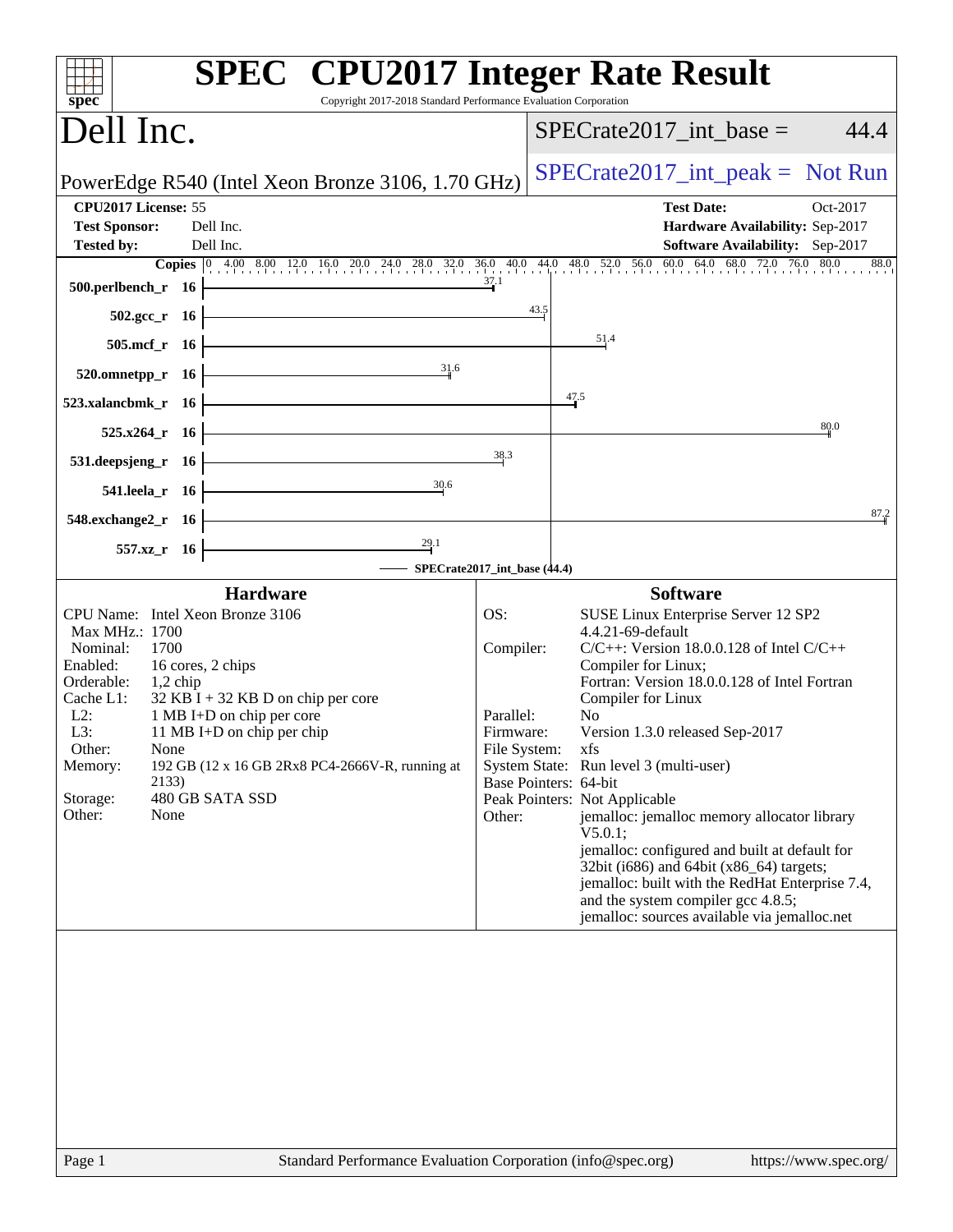| <b>SPEC CPU2017 Integer Rate Result</b><br>$Spec^*$<br>Copyright 2017-2018 Standard Performance Evaluation Corporation |               |                |       |                |       |                |             |               |                |                           |                               |              |                                 |              |
|------------------------------------------------------------------------------------------------------------------------|---------------|----------------|-------|----------------|-------|----------------|-------------|---------------|----------------|---------------------------|-------------------------------|--------------|---------------------------------|--------------|
| Dell Inc.                                                                                                              |               |                |       |                |       |                |             |               |                | SPECrate2017 int base $=$ |                               |              | 44.4                            |              |
| $SPECrate2017\_int\_peak = Not Run$<br>PowerEdge R540 (Intel Xeon Bronze 3106, 1.70 GHz)                               |               |                |       |                |       |                |             |               |                |                           |                               |              |                                 |              |
| CPU2017 License: 55                                                                                                    |               |                |       |                |       |                |             |               |                |                           | <b>Test Date:</b>             |              | Oct-2017                        |              |
| <b>Test Sponsor:</b>                                                                                                   | Dell Inc.     |                |       |                |       |                |             |               |                |                           |                               |              | Hardware Availability: Sep-2017 |              |
| <b>Tested by:</b>                                                                                                      | Dell Inc.     |                |       |                |       |                |             |               |                |                           | <b>Software Availability:</b> |              | $Sep-2017$                      |              |
| <b>Results Table</b>                                                                                                   |               |                |       |                |       |                |             |               |                |                           |                               |              |                                 |              |
|                                                                                                                        |               | <b>Base</b>    |       |                |       |                | <b>Peak</b> |               |                |                           |                               |              |                                 |              |
| <b>Benchmark</b>                                                                                                       |               |                |       |                |       |                |             |               |                |                           |                               |              |                                 |              |
|                                                                                                                        | <b>Copies</b> | <b>Seconds</b> | Ratio | <b>Seconds</b> | Ratio | <b>Seconds</b> | Ratio       | <b>Copies</b> | <b>Seconds</b> | <b>Ratio</b>              | <b>Seconds</b>                | <b>Ratio</b> | <b>Seconds</b>                  | <b>Ratio</b> |
| 500.perlbench_r                                                                                                        | 16            | 687            | 37.1  | 691            | 36.9  | 686            | 37.1        |               |                |                           |                               |              |                                 |              |
| $502.\text{sec}$                                                                                                       | 16            | 520            | 43.5  | 521            | 43.5  | 520            | 43.6        |               |                |                           |                               |              |                                 |              |
| $505$ .mcf r                                                                                                           | 16            | 503            | 51.4  | 503            | 51.4  | 504            | 51.3        |               |                |                           |                               |              |                                 |              |
| 520.omnetpp_r                                                                                                          | 16            | 665            | 31.6  | 665            | 31.6  | 670            | 31.3        |               |                |                           |                               |              |                                 |              |
| 523.xalancbmk r                                                                                                        | 16            | 355            | 47.5  | 356            | 47.4  | 355            | 47.6        |               |                |                           |                               |              |                                 |              |
| $525.x264_r$                                                                                                           | 16            | 351            | 79.8  | 350            | 80.0  | 350            | 80.0        |               |                |                           |                               |              |                                 |              |
| 531.deepsjeng_r                                                                                                        | 16            | 479            | 38.3  | 479            | 38.3  | 479            | 38.3        |               |                |                           |                               |              |                                 |              |

## **[Operating System Notes](http://www.spec.org/auto/cpu2017/Docs/result-fields.html#OperatingSystemNotes)**

Results appear in the [order in which they were run](http://www.spec.org/auto/cpu2017/Docs/result-fields.html#RunOrder). Bold underlined text [indicates a median measurement](http://www.spec.org/auto/cpu2017/Docs/result-fields.html#Median).

**[Submit Notes](http://www.spec.org/auto/cpu2017/Docs/result-fields.html#SubmitNotes)** The numactl mechanism was used to bind copies to processors. The config file option 'submit'

was used to generate numactl commands to bind each copy to a specific processor.

Stack size set to unlimited using "ulimit -s unlimited"

[548.exchange2\\_r](http://www.spec.org/auto/cpu2017/Docs/benchmarks/548.exchange2_r.html) 16 **[481](http://www.spec.org/auto/cpu2017/Docs/result-fields.html#Median) [87.2](http://www.spec.org/auto/cpu2017/Docs/result-fields.html#Median)** 482 86.9 481 87.2 [557.xz\\_r](http://www.spec.org/auto/cpu2017/Docs/benchmarks/557.xz_r.html) 16 594 29.1 **[594](http://www.spec.org/auto/cpu2017/Docs/result-fields.html#Median) [29.1](http://www.spec.org/auto/cpu2017/Docs/result-fields.html#Median)** 594 29.1

For details, please see the config file.

**[SPECrate2017\\_int\\_base =](http://www.spec.org/auto/cpu2017/Docs/result-fields.html#SPECrate2017intbase) 44.4 [SPECrate2017\\_int\\_peak =](http://www.spec.org/auto/cpu2017/Docs/result-fields.html#SPECrate2017intpeak) Not Run**

### **[General Notes](http://www.spec.org/auto/cpu2017/Docs/result-fields.html#GeneralNotes)**

Environment variables set by runcpu before the start of the run: LD\_LIBRARY\_PATH = "/root/cpu2017/lib/ia32:/root/cpu2017/lib/intel64:/root/cpu2017/je5.0.1-32:/root/cpu2017/je5.0.1-64"

 Binaries compiled on a system with 1x Intel Core i7-4790 CPU + 32GB RAM memory using Redhat Enterprise Linux 7.4 Transparent Huge Pages enabled by default Prior to runcpu invocation Filesystem page cache synced and cleared with: sync; echo 3> /proc/sys/vm/drop\_caches runcpu command invoked through numactl i.e.: numactl --interleave=all runcpu <etc>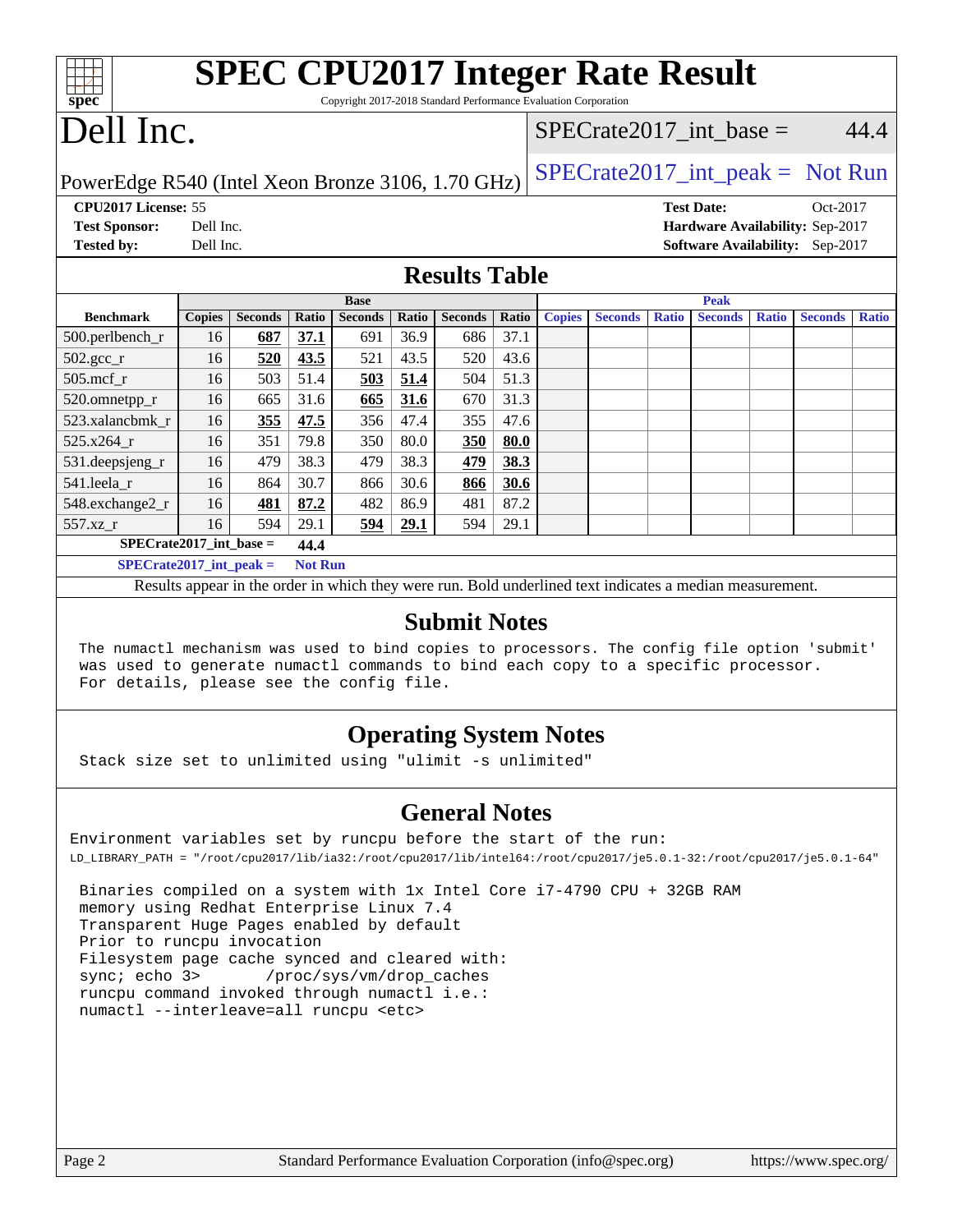| <b>SPEC CPU2017 Integer Rate Result</b><br>$spec^*$                                                                                                                                                                                                                                                                                                                                                                                                                                                                                                                                                                                                                                                                                                                                                                                                                                                                                                                                                                                                                                                                                                                                                                                                                                                                                                                                                                                                                                                                                                                                                                 | Copyright 2017-2018 Standard Performance Evaluation Corporation          |                                                                                         |                       |
|---------------------------------------------------------------------------------------------------------------------------------------------------------------------------------------------------------------------------------------------------------------------------------------------------------------------------------------------------------------------------------------------------------------------------------------------------------------------------------------------------------------------------------------------------------------------------------------------------------------------------------------------------------------------------------------------------------------------------------------------------------------------------------------------------------------------------------------------------------------------------------------------------------------------------------------------------------------------------------------------------------------------------------------------------------------------------------------------------------------------------------------------------------------------------------------------------------------------------------------------------------------------------------------------------------------------------------------------------------------------------------------------------------------------------------------------------------------------------------------------------------------------------------------------------------------------------------------------------------------------|--------------------------------------------------------------------------|-----------------------------------------------------------------------------------------|-----------------------|
| Dell Inc.                                                                                                                                                                                                                                                                                                                                                                                                                                                                                                                                                                                                                                                                                                                                                                                                                                                                                                                                                                                                                                                                                                                                                                                                                                                                                                                                                                                                                                                                                                                                                                                                           |                                                                          | $SPECrate2017\_int\_base =$                                                             | 44.4                  |
| PowerEdge R540 (Intel Xeon Bronze 3106, 1.70 GHz)                                                                                                                                                                                                                                                                                                                                                                                                                                                                                                                                                                                                                                                                                                                                                                                                                                                                                                                                                                                                                                                                                                                                                                                                                                                                                                                                                                                                                                                                                                                                                                   |                                                                          | $SPECrate2017\_int\_peak = Not Run$                                                     |                       |
| CPU2017 License: 55<br><b>Test Sponsor:</b><br>Dell Inc.<br><b>Tested by:</b><br>Dell Inc.                                                                                                                                                                                                                                                                                                                                                                                                                                                                                                                                                                                                                                                                                                                                                                                                                                                                                                                                                                                                                                                                                                                                                                                                                                                                                                                                                                                                                                                                                                                          |                                                                          | <b>Test Date:</b><br>Hardware Availability: Sep-2017<br>Software Availability: Sep-2017 | Oct-2017              |
|                                                                                                                                                                                                                                                                                                                                                                                                                                                                                                                                                                                                                                                                                                                                                                                                                                                                                                                                                                                                                                                                                                                                                                                                                                                                                                                                                                                                                                                                                                                                                                                                                     | <b>Platform Notes</b>                                                    |                                                                                         |                       |
| BIOS settings:<br>Virtualization Technology Disabled<br>Sub NUMA Cluster Enabled<br>System Profile set to Custom<br>CPU Performance set to Maximum Performance<br>C1E Disabled<br>C States set to Autonomous<br>Uncore Frequency set to Dynamic<br>Memory Patrol Scrub Disabled<br>Energy Efficiency Policy set to Performance<br>CPU Interconnect Bus Link Power Management Disabled<br>PCI ASPM L1 Link Power Management Disabled<br>Sysinfo program /root/cpu2017/bin/sysinfo<br>Rev: r5797 of 2017-06-14 96c45e4568ad54c135fd618bcc091c0f<br>running on linux-oq9t Fri Oct 27 13:53:29 2017<br>SUT (System Under Test) info as seen by some common utilities.<br>For more information on this section, see<br>https://www.spec.org/cpu2017/Docs/config.html#sysinfo<br>From /proc/cpuinfo<br>model name : Intel(R) Xeon(R) Bronze 3106 CPU @ 1.70GHz<br>"physical id"s (chips)<br>2<br>16 "processors"<br>cores, siblings (Caution: counting these is hw and system dependent. The following<br>excerpts from /proc/cpuinfo might not be reliable. Use with caution.)<br>$cpu$ cores : $8$<br>siblings : 8<br>physical 0: cores 0 1 2 3 4 5 6 7<br>physical 1: cores 0 1 2 3 4 5 6 7<br>From 1scpu:<br>Architecture:<br>x86_64<br>$CPU$ op-mode(s):<br>$32$ -bit, $64$ -bit<br>Little Endian<br>Byte Order:<br>CPU(s):<br>16<br>On-line $CPU(s)$ list:<br>$0 - 15$<br>Thread( $s$ ) per core:<br>1<br>8<br>Core(s) per socket:<br>2<br>Socket(s):<br>$\overline{2}$<br>NUMA node(s):<br>Vendor ID:<br>GenuineIntel<br>CPU family:<br>6<br>85<br>Model:<br>Model name:<br>Stepping:<br>4<br>1696.006<br>CPU MHz: | $Intel(R) Xeon(R) Bronze 3106 CPU @ 1.70GHz$<br>(Continued on next page) |                                                                                         |                       |
| Page 3                                                                                                                                                                                                                                                                                                                                                                                                                                                                                                                                                                                                                                                                                                                                                                                                                                                                                                                                                                                                                                                                                                                                                                                                                                                                                                                                                                                                                                                                                                                                                                                                              | Standard Performance Evaluation Corporation (info@spec.org)              |                                                                                         | https://www.spec.org/ |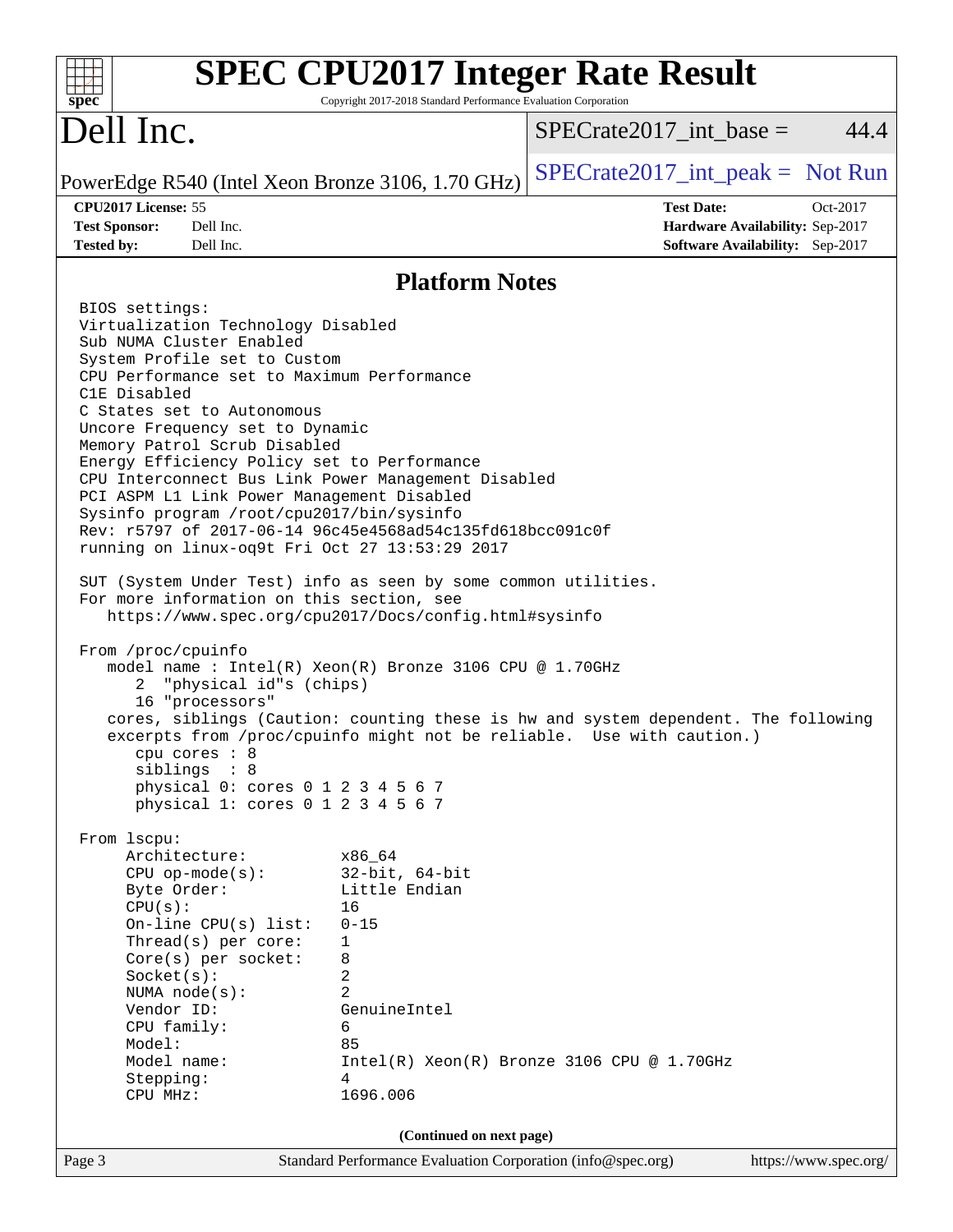| <b>SPEC CPU2017 Integer Rate Result</b><br>Copyright 2017-2018 Standard Performance Evaluation Corporation<br>spec <sup>®</sup>                                                                                                                                                                                                                                                                                                                                                                                                                                                                                                                                                                                                                                                                                                                                                                                                                                                                                                                                                                                                                                                                                                                                                                                                                                                                                                                                                                                                                                                                                                                                                                          |                                                                                                     |
|----------------------------------------------------------------------------------------------------------------------------------------------------------------------------------------------------------------------------------------------------------------------------------------------------------------------------------------------------------------------------------------------------------------------------------------------------------------------------------------------------------------------------------------------------------------------------------------------------------------------------------------------------------------------------------------------------------------------------------------------------------------------------------------------------------------------------------------------------------------------------------------------------------------------------------------------------------------------------------------------------------------------------------------------------------------------------------------------------------------------------------------------------------------------------------------------------------------------------------------------------------------------------------------------------------------------------------------------------------------------------------------------------------------------------------------------------------------------------------------------------------------------------------------------------------------------------------------------------------------------------------------------------------------------------------------------------------|-----------------------------------------------------------------------------------------------------|
| Dell Inc.                                                                                                                                                                                                                                                                                                                                                                                                                                                                                                                                                                                                                                                                                                                                                                                                                                                                                                                                                                                                                                                                                                                                                                                                                                                                                                                                                                                                                                                                                                                                                                                                                                                                                                | 44.4<br>$SPECrate2017\_int\_base =$                                                                 |
| PowerEdge R540 (Intel Xeon Bronze 3106, 1.70 GHz)                                                                                                                                                                                                                                                                                                                                                                                                                                                                                                                                                                                                                                                                                                                                                                                                                                                                                                                                                                                                                                                                                                                                                                                                                                                                                                                                                                                                                                                                                                                                                                                                                                                        | $SPECrate2017\_int\_peak = Not Run$                                                                 |
| CPU2017 License: 55<br><b>Test Sponsor:</b><br>Dell Inc.<br>Dell Inc.<br><b>Tested by:</b>                                                                                                                                                                                                                                                                                                                                                                                                                                                                                                                                                                                                                                                                                                                                                                                                                                                                                                                                                                                                                                                                                                                                                                                                                                                                                                                                                                                                                                                                                                                                                                                                               | <b>Test Date:</b><br>Oct-2017<br>Hardware Availability: Sep-2017<br>Software Availability: Sep-2017 |
|                                                                                                                                                                                                                                                                                                                                                                                                                                                                                                                                                                                                                                                                                                                                                                                                                                                                                                                                                                                                                                                                                                                                                                                                                                                                                                                                                                                                                                                                                                                                                                                                                                                                                                          |                                                                                                     |
| <b>Platform Notes (Continued)</b><br>3392.01<br>BogoMIPS:<br>Virtualization:<br>$VT - x$<br>Lld cache:<br>32K<br>Lli cache:<br>32K<br>$L2$ cache:<br>1024K<br>11264K<br>$L3$ cache:<br>NUMA node0 CPU(s):<br>0, 2, 4, 6, 8, 10, 12, 14<br>NUMA nodel CPU(s):<br>1, 3, 5, 7, 9, 11, 13, 15<br>Flags:<br>pat pse36 clflush dts acpi mmx fxsr sse sse2 ss ht tm pbe syscall nx pdpelgb rdtscp<br>lm constant_tsc art arch_perfmon pebs bts rep_good nopl xtopology nonstop_tsc<br>aperfmperf eagerfpu pni pclmulqdq dtes64 monitor ds_cpl vmx smx est tm2 ssse3 sdbg<br>fma cx16 xtpr pdcm pcid dca sse4_1 sse4_2 x2apic movbe popcnt tsc_deadline_timer aes<br>xsave avx f16c rdrand lahf_lm abm 3dnowprefetch arat epb pln pts dtherm intel_pt<br>tpr_shadow vnmi flexpriority ept vpid fsgsbase tsc_adjust bmil hle avx2 smep bmi2<br>erms invpcid rtm cqm mpx avx512f avx512dq rdseed adx smap clflushopt clwb avx512cd<br>avx512bw avx512vl xsaveopt xsavec xgetbvl cqm_llc cqm_occup_llc<br>/proc/cpuinfo cache data<br>cache size : $11264$ KB<br>From numactl --hardware WARNING: a numactl 'node' might or might not correspond to a<br>physical chip.<br>available: $2$ nodes $(0-1)$<br>node 0 cpus: 0 2 4 6 8 10 12 14<br>node 0 size: 95341 MB<br>$node$ 0 $tree: 94893$ MB<br>node 1 cpus: 1 3 5 7 9 11 13 15<br>node 1 size: 96736 MB<br>node 1 free: 96309 MB<br>node distances:<br>node<br>$\overline{0}$<br>$\overline{1}$<br>0: 10.21<br>1:<br>21 10<br>From /proc/meminfo<br>MemTotal:<br>196687624 kB<br>HugePages_Total:<br>0<br>Hugepagesize:<br>2048 kB<br>/usr/bin/lsb_release -d<br>SUSE Linux Enterprise Server 12 SP2<br>From /etc/*release* /etc/*version*<br>$S$ uSE-release: | fpu vme de pse tsc msr pae mce cx8 apic sep mtrr pge mca cmov                                       |
| SUSE Linux Enterprise Server 12 (x86_64)<br>$VERSION = 12$                                                                                                                                                                                                                                                                                                                                                                                                                                                                                                                                                                                                                                                                                                                                                                                                                                                                                                                                                                                                                                                                                                                                                                                                                                                                                                                                                                                                                                                                                                                                                                                                                                               |                                                                                                     |
| (Continued on next page)                                                                                                                                                                                                                                                                                                                                                                                                                                                                                                                                                                                                                                                                                                                                                                                                                                                                                                                                                                                                                                                                                                                                                                                                                                                                                                                                                                                                                                                                                                                                                                                                                                                                                 |                                                                                                     |

Page 4 Standard Performance Evaluation Corporation [\(info@spec.org\)](mailto:info@spec.org) <https://www.spec.org/>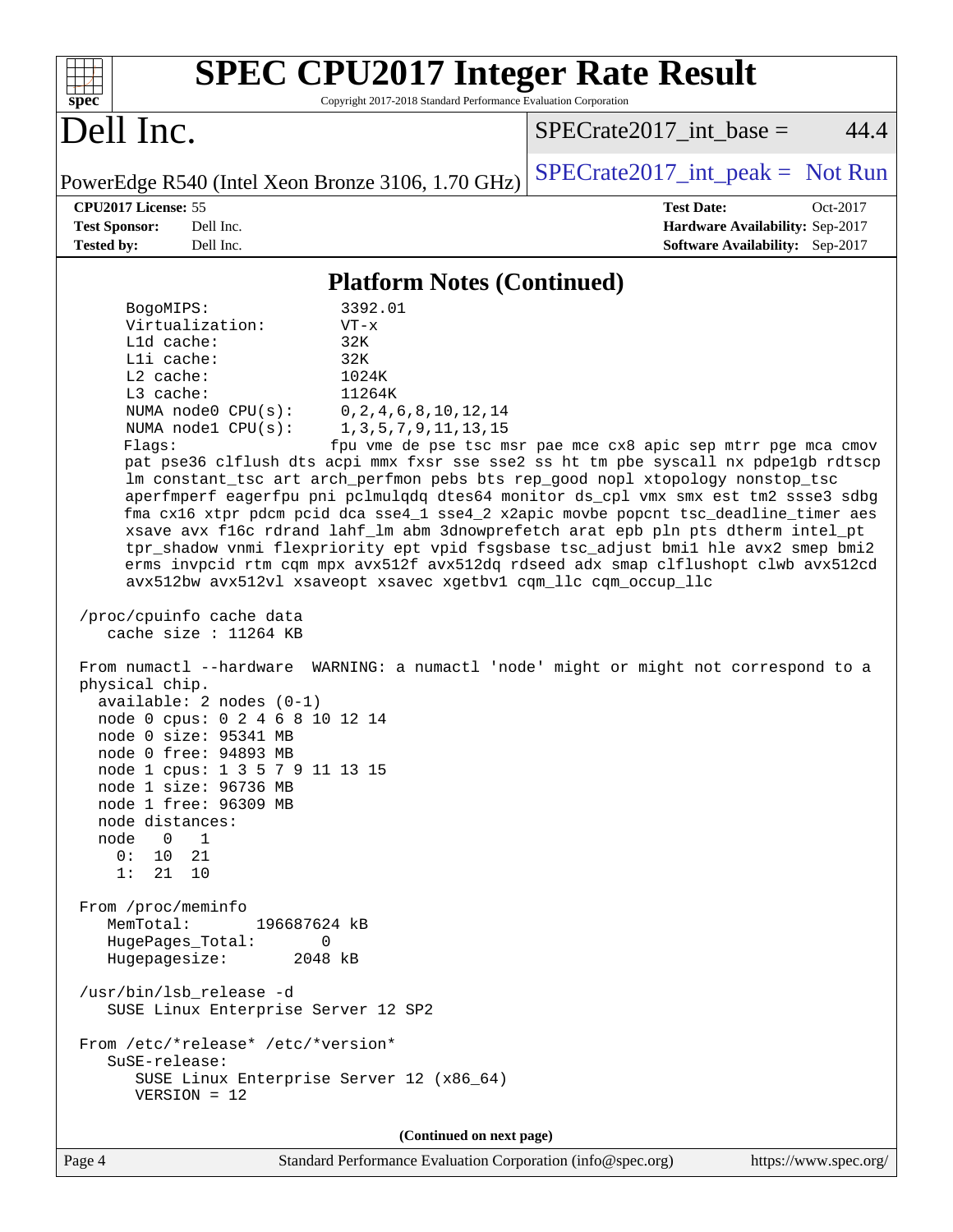| spec <sup>®</sup><br>Dell Inc.                                                                                                                                                                                                                                                                                                                                                                                                                                                                                                                                                                                                                                                                                                                                                                                                                                                                                                                                                                                                                                                                                                                                                                                                                         |                                                                                                     |
|--------------------------------------------------------------------------------------------------------------------------------------------------------------------------------------------------------------------------------------------------------------------------------------------------------------------------------------------------------------------------------------------------------------------------------------------------------------------------------------------------------------------------------------------------------------------------------------------------------------------------------------------------------------------------------------------------------------------------------------------------------------------------------------------------------------------------------------------------------------------------------------------------------------------------------------------------------------------------------------------------------------------------------------------------------------------------------------------------------------------------------------------------------------------------------------------------------------------------------------------------------|-----------------------------------------------------------------------------------------------------|
|                                                                                                                                                                                                                                                                                                                                                                                                                                                                                                                                                                                                                                                                                                                                                                                                                                                                                                                                                                                                                                                                                                                                                                                                                                                        | 44.4<br>$SPECrate2017\_int\_base =$                                                                 |
| PowerEdge R540 (Intel Xeon Bronze 3106, 1.70 GHz)                                                                                                                                                                                                                                                                                                                                                                                                                                                                                                                                                                                                                                                                                                                                                                                                                                                                                                                                                                                                                                                                                                                                                                                                      | $SPECrate2017\_int\_peak = Not Run$                                                                 |
| CPU2017 License: 55<br><b>Test Sponsor:</b><br>Dell Inc.<br>Dell Inc.<br><b>Tested by:</b>                                                                                                                                                                                                                                                                                                                                                                                                                                                                                                                                                                                                                                                                                                                                                                                                                                                                                                                                                                                                                                                                                                                                                             | <b>Test Date:</b><br>Oct-2017<br>Hardware Availability: Sep-2017<br>Software Availability: Sep-2017 |
| <b>Platform Notes (Continued)</b>                                                                                                                                                                                                                                                                                                                                                                                                                                                                                                                                                                                                                                                                                                                                                                                                                                                                                                                                                                                                                                                                                                                                                                                                                      |                                                                                                     |
| $PATCHLEVEL = 2$<br># This file is deprecated and will be removed in a future service pack or release.<br># Please check /etc/os-release for details about this release.<br>os-release:<br>NAME="SLES"<br>VERSION="12-SP2"<br>VERSION ID="12.2"<br>PRETTY_NAME="SUSE Linux Enterprise Server 12 SP2"<br>ID="sles"<br>$ANSI\_COLOR = "0; 32"$<br>CPE_NAME="cpe:/o:suse:sles:12:sp2"<br>uname $-a$ :<br>Linux linux-oq9t 4.4.21-69-default #1 SMP Tue Oct 25 10:58:20 UTC 2016 (9464f67)<br>x86_64 x86_64 x86_64 GNU/Linux<br>run-level 3 Oct 27 13:51<br>SPEC is set to: /root/cpu2017<br>Filesystem<br>Type Size Used Avail Use% Mounted on<br>$/\text{dev/sda2}$<br>301G<br>51G 251G 17% /<br>xfs<br>Additional information from dmidecode follows. WARNING: Use caution when you interpret<br>this section. The 'dmidecode' program reads system data which is "intended to allow<br>hardware to be accurately determined", but the intent may not be met, as there are<br>frequent changes to hardware, firmware, and the "DMTF SMBIOS" standard.<br>BIOS Dell Inc. 1.2.10 10/16/2017<br>Memory:<br>12x 00AD063200AD HMA82GR7AFR8N-VK 16 GB 2 rank 2666, configured at 2133<br>4x Not Specified Not Specified<br>(End of data from sysinfo program) |                                                                                                     |
| <b>Compiler Version Notes</b>                                                                                                                                                                                                                                                                                                                                                                                                                                                                                                                                                                                                                                                                                                                                                                                                                                                                                                                                                                                                                                                                                                                                                                                                                          |                                                                                                     |
| 500.perlbench_r(base) 502.gcc_r(base) 505.mcf_r(base) 525.x264_r(base)<br>CC.<br>$557. xz_r(base)$                                                                                                                                                                                                                                                                                                                                                                                                                                                                                                                                                                                                                                                                                                                                                                                                                                                                                                                                                                                                                                                                                                                                                     |                                                                                                     |
| icc (ICC) 18.0.0 20170811<br>Copyright (C) 1985-2017 Intel Corporation. All rights reserved.                                                                                                                                                                                                                                                                                                                                                                                                                                                                                                                                                                                                                                                                                                                                                                                                                                                                                                                                                                                                                                                                                                                                                           |                                                                                                     |
| CXXC 520.omnetpp_r(base) 523.xalancbmk_r(base) 531.deepsjeng_r(base)<br>541.leela_r(base)                                                                                                                                                                                                                                                                                                                                                                                                                                                                                                                                                                                                                                                                                                                                                                                                                                                                                                                                                                                                                                                                                                                                                              |                                                                                                     |
| (Continued on next page)                                                                                                                                                                                                                                                                                                                                                                                                                                                                                                                                                                                                                                                                                                                                                                                                                                                                                                                                                                                                                                                                                                                                                                                                                               |                                                                                                     |
| Standard Performance Evaluation Corporation (info@spec.org)<br>Page 5                                                                                                                                                                                                                                                                                                                                                                                                                                                                                                                                                                                                                                                                                                                                                                                                                                                                                                                                                                                                                                                                                                                                                                                  | https://www.spec.org/                                                                               |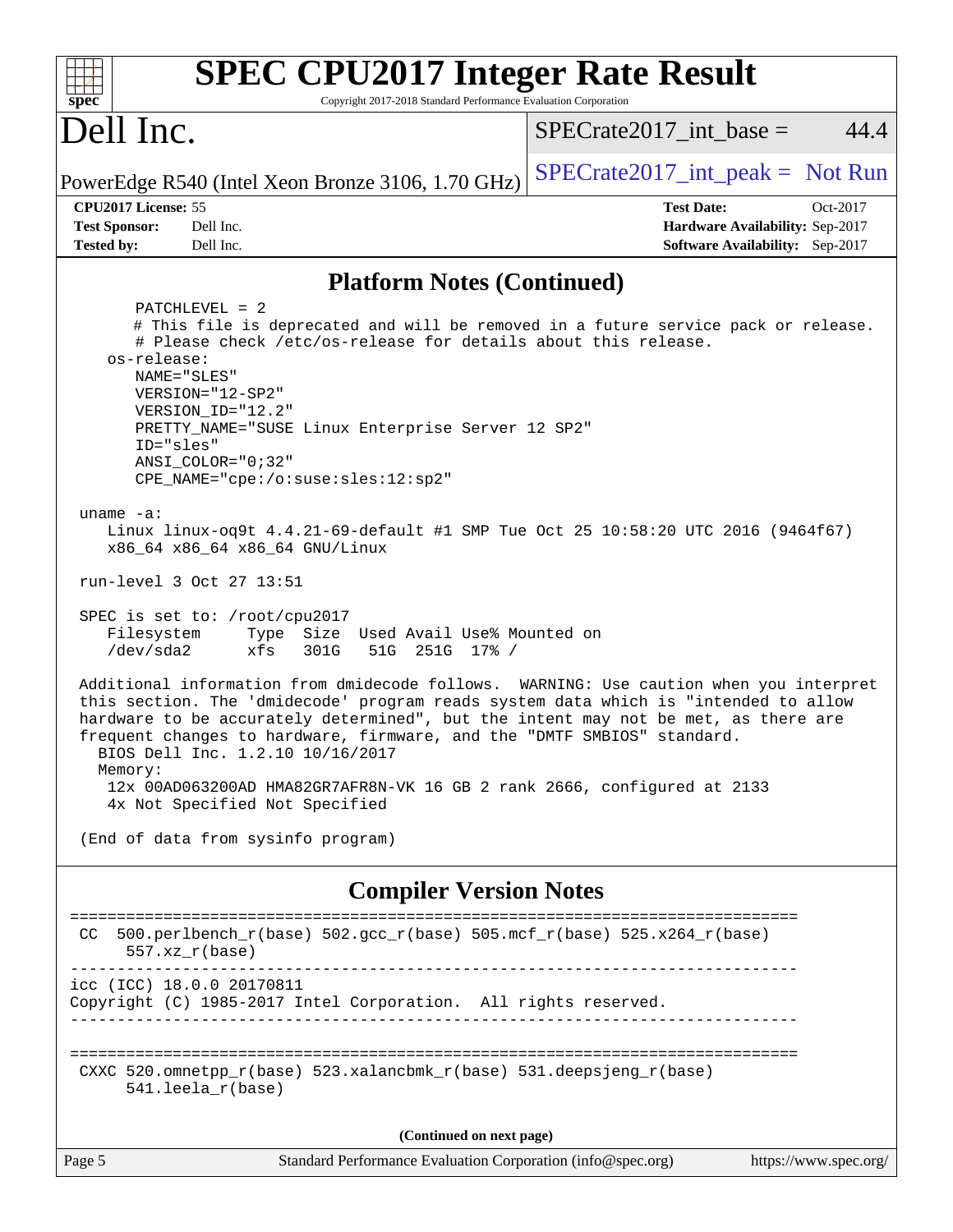| <b>SPEC CPU2017 Integer Rate Result</b><br>Spec<br>Copyright 2017-2018 Standard Performance Evaluation Corporation |                                                   |  |                                        |          |  |  |  |
|--------------------------------------------------------------------------------------------------------------------|---------------------------------------------------|--|----------------------------------------|----------|--|--|--|
| Dell Inc.                                                                                                          |                                                   |  | $SPECrate2017$ _int_base =             | 44.4     |  |  |  |
|                                                                                                                    | PowerEdge R540 (Intel Xeon Bronze 3106, 1.70 GHz) |  | $SPECrate2017\_int\_peak = Not Run$    |          |  |  |  |
| <b>CPU2017 License: 55</b>                                                                                         |                                                   |  | <b>Test Date:</b>                      | Oct-2017 |  |  |  |
| <b>Test Sponsor:</b>                                                                                               | Dell Inc.                                         |  | <b>Hardware Availability: Sep-2017</b> |          |  |  |  |
| <b>Tested by:</b>                                                                                                  | Dell Inc.                                         |  | <b>Software Availability:</b> Sep-2017 |          |  |  |  |
| <b>Compiler Version Notes (Continued)</b><br>18.0.0 20170811<br>ICC)<br>icpc                                       |                                                   |  |                                        |          |  |  |  |

Copyright (C) 1985-2017 Intel Corporation. All rights reserved. ------------------------------------------------------------------------------

Copyright (C) 1985-2017 Intel Corporation. All rights reserved.

==============================================================================

------------------------------------------------------------------------------

------------------------------------------------------------------------------

**[Base Compiler Invocation](http://www.spec.org/auto/cpu2017/Docs/result-fields.html#BaseCompilerInvocation)**

[C++ benchmarks:](http://www.spec.org/auto/cpu2017/Docs/result-fields.html#CXXbenchmarks) [icpc](http://www.spec.org/cpu2017/results/res2017q4/cpu2017-20171127-00928.flags.html#user_CXXbase_intel_icpc_18.0_c510b6838c7f56d33e37e94d029a35b4a7bccf4766a728ee175e80a419847e808290a9b78be685c44ab727ea267ec2f070ec5dc83b407c0218cded6866a35d07)

[C benchmarks](http://www.spec.org/auto/cpu2017/Docs/result-fields.html#Cbenchmarks):

 $i$ cc

FC 548.exchange2\_r(base)

ifort (IFORT) 18.0.0 20170811

[Fortran benchmarks](http://www.spec.org/auto/cpu2017/Docs/result-fields.html#Fortranbenchmarks): [ifort](http://www.spec.org/cpu2017/results/res2017q4/cpu2017-20171127-00928.flags.html#user_FCbase_intel_ifort_18.0_8111460550e3ca792625aed983ce982f94888b8b503583aa7ba2b8303487b4d8a21a13e7191a45c5fd58ff318f48f9492884d4413fa793fd88dd292cad7027ca)

## **[Base Portability Flags](http://www.spec.org/auto/cpu2017/Docs/result-fields.html#BasePortabilityFlags)**

 500.perlbench\_r: [-DSPEC\\_LP64](http://www.spec.org/cpu2017/results/res2017q4/cpu2017-20171127-00928.flags.html#b500.perlbench_r_basePORTABILITY_DSPEC_LP64) [-DSPEC\\_LINUX\\_X64](http://www.spec.org/cpu2017/results/res2017q4/cpu2017-20171127-00928.flags.html#b500.perlbench_r_baseCPORTABILITY_DSPEC_LINUX_X64) 502.gcc\_r: [-DSPEC\\_LP64](http://www.spec.org/cpu2017/results/res2017q4/cpu2017-20171127-00928.flags.html#suite_basePORTABILITY502_gcc_r_DSPEC_LP64) 505.mcf\_r: [-DSPEC\\_LP64](http://www.spec.org/cpu2017/results/res2017q4/cpu2017-20171127-00928.flags.html#suite_basePORTABILITY505_mcf_r_DSPEC_LP64) 520.omnetpp\_r: [-DSPEC\\_LP64](http://www.spec.org/cpu2017/results/res2017q4/cpu2017-20171127-00928.flags.html#suite_basePORTABILITY520_omnetpp_r_DSPEC_LP64) 523.xalancbmk\_r: [-DSPEC\\_LP64](http://www.spec.org/cpu2017/results/res2017q4/cpu2017-20171127-00928.flags.html#suite_basePORTABILITY523_xalancbmk_r_DSPEC_LP64) [-DSPEC\\_LINUX](http://www.spec.org/cpu2017/results/res2017q4/cpu2017-20171127-00928.flags.html#b523.xalancbmk_r_baseCXXPORTABILITY_DSPEC_LINUX) 525.x264\_r: [-DSPEC\\_LP64](http://www.spec.org/cpu2017/results/res2017q4/cpu2017-20171127-00928.flags.html#suite_basePORTABILITY525_x264_r_DSPEC_LP64) 531.deepsjeng\_r: [-DSPEC\\_LP64](http://www.spec.org/cpu2017/results/res2017q4/cpu2017-20171127-00928.flags.html#suite_basePORTABILITY531_deepsjeng_r_DSPEC_LP64) 541.leela\_r: [-DSPEC\\_LP64](http://www.spec.org/cpu2017/results/res2017q4/cpu2017-20171127-00928.flags.html#suite_basePORTABILITY541_leela_r_DSPEC_LP64) 548.exchange2\_r: [-DSPEC\\_LP64](http://www.spec.org/cpu2017/results/res2017q4/cpu2017-20171127-00928.flags.html#suite_basePORTABILITY548_exchange2_r_DSPEC_LP64) 557.xz\_r: [-DSPEC\\_LP64](http://www.spec.org/cpu2017/results/res2017q4/cpu2017-20171127-00928.flags.html#suite_basePORTABILITY557_xz_r_DSPEC_LP64)

# **[Base Optimization Flags](http://www.spec.org/auto/cpu2017/Docs/result-fields.html#BaseOptimizationFlags)**

[C benchmarks](http://www.spec.org/auto/cpu2017/Docs/result-fields.html#Cbenchmarks):

[-Wl,-z,muldefs](http://www.spec.org/cpu2017/results/res2017q4/cpu2017-20171127-00928.flags.html#user_CCbase_link_force_multiple1_b4cbdb97b34bdee9ceefcfe54f4c8ea74255f0b02a4b23e853cdb0e18eb4525ac79b5a88067c842dd0ee6996c24547a27a4b99331201badda8798ef8a743f577) [-xCORE-AVX2](http://www.spec.org/cpu2017/results/res2017q4/cpu2017-20171127-00928.flags.html#user_CCbase_f-xCORE-AVX2) [-ipo](http://www.spec.org/cpu2017/results/res2017q4/cpu2017-20171127-00928.flags.html#user_CCbase_f-ipo) [-O3](http://www.spec.org/cpu2017/results/res2017q4/cpu2017-20171127-00928.flags.html#user_CCbase_f-O3) [-no-prec-div](http://www.spec.org/cpu2017/results/res2017q4/cpu2017-20171127-00928.flags.html#user_CCbase_f-no-prec-div) [-qopt-mem-layout-trans=3](http://www.spec.org/cpu2017/results/res2017q4/cpu2017-20171127-00928.flags.html#user_CCbase_f-qopt-mem-layout-trans_de80db37974c74b1f0e20d883f0b675c88c3b01e9d123adea9b28688d64333345fb62bc4a798493513fdb68f60282f9a726aa07f478b2f7113531aecce732043) [-L/usr/local/je5.0.1-64/lib](http://www.spec.org/cpu2017/results/res2017q4/cpu2017-20171127-00928.flags.html#user_CCbase_jemalloc_link_path64_4b10a636b7bce113509b17f3bd0d6226c5fb2346b9178c2d0232c14f04ab830f976640479e5c33dc2bcbbdad86ecfb6634cbbd4418746f06f368b512fced5394) [-ljemalloc](http://www.spec.org/cpu2017/results/res2017q4/cpu2017-20171127-00928.flags.html#user_CCbase_jemalloc_link_lib_d1249b907c500fa1c0672f44f562e3d0f79738ae9e3c4a9c376d49f265a04b9c99b167ecedbf6711b3085be911c67ff61f150a17b3472be731631ba4d0471706)

**(Continued on next page)**

Page 6 Standard Performance Evaluation Corporation [\(info@spec.org\)](mailto:info@spec.org) <https://www.spec.org/>